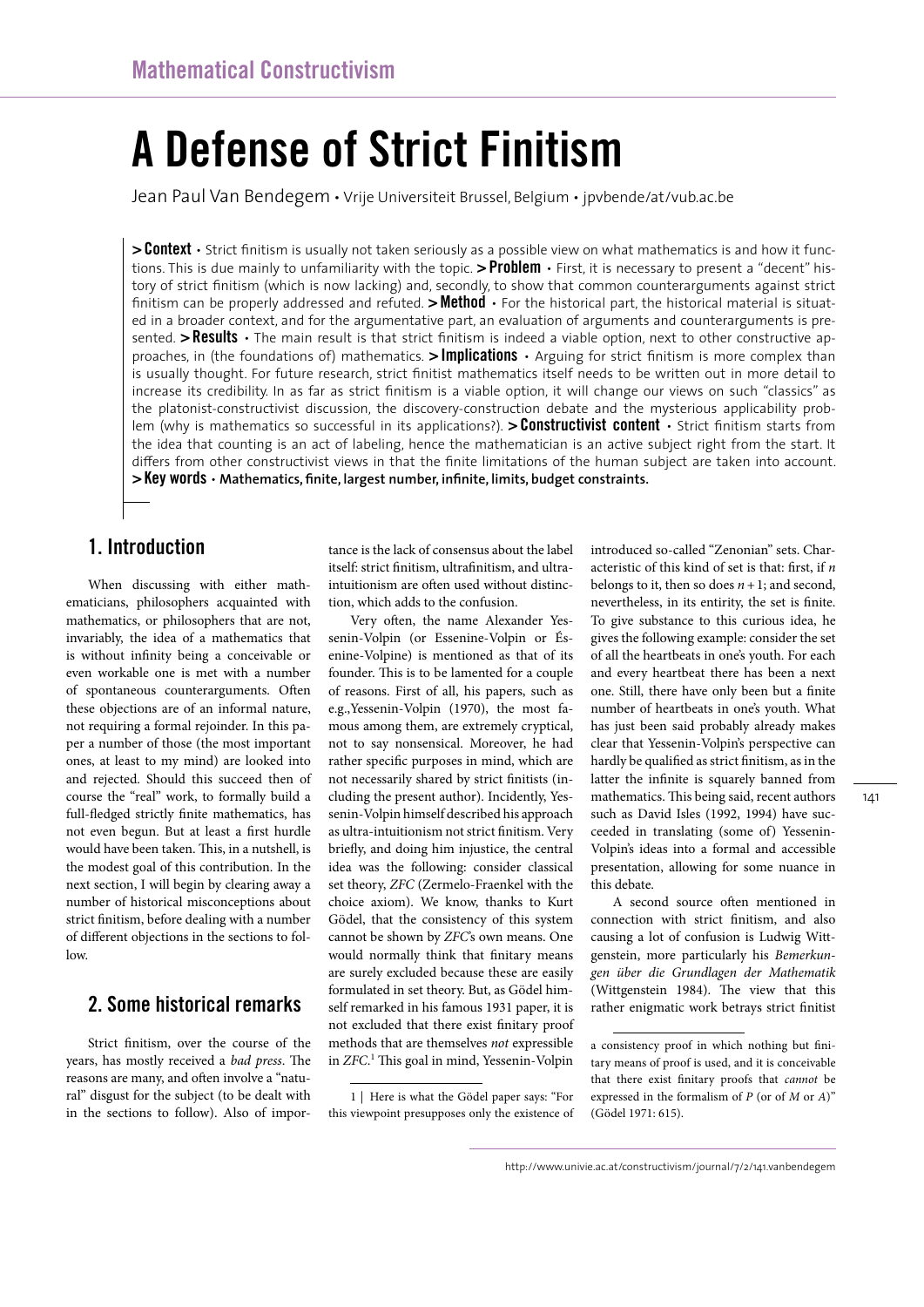sympathies in the author can be defended. Many paragraphs deal with *feasibility*, a concept referring to what is mathematically executable by real humans (situated in space and time), and some paragraphs contain very critical remarks with respect to infinity. It is however a very intricate affair to sort out whether or not Wittgenstein was indeed a strict finitist. The *Bemerkungen* in no way contain a systematic proposal to this effect, and it is even near to impossible to distil one out of them for oneself. Add to this that many mathematicians and philosophers do not in general have an awful amount of sympathy for Wittgenstein, and it becomes clear that, like Yessenin-Volpin, he is not likely to become the best promoter of the strict finitist's cause. Nevertheless, in the case of Wittgenstein also, a lot of authors have tried to deduce something useful (intelligible, coherent) from his writings, and this material is actually very interesting for the strict finitist, although it is of course not necessarily developed from within this spirit. Some examples are Wright (1980), Marion (1998), and Rodych (2000).

Should one be urged to point to an original source for strict finitism, then one of the best candidates would probably be an article from 1956 by David Van Dantzig<sup>2</sup> with the title "Is  $10^{10^{10}}$  finite number?" Although no full-fledged, explicit proposal is formulated in it, it does contain a very clear defense of strict finitism as well as an impetus to get to work with various, finite number systems. Roughly, the idea is to start with  $n_1$  natural numbers forming a row  $S_1$ , and then to look at the sums of these, obtaining another row  $S_2$ , and so on. At no one particular moment does one have to deal with the entire row of naturals, and supposing one is able to add and multiply, this does not imply the possibility of exponentiation. Interestingly, van Dalen (1978) and Epstein & Carnielli (2000) not only mention Yessenin-Volpin but also van Dantzig as pioneers. Whoever one wants to point to as its founder(s), it is clear that strict finitism as a school of thought is quite young, hence material is not abundant (yet). In addition to this, I want to draw the attention

to three directions that, though not seeing themselves as strict finitist, in a number of aspects come very close to it and can thus, at the very least, be inspiring.

A first trend starts from classical mathematics, e.g., Peano Arithmetic (*PA*), and adds to this a certain operator expressing a limitation. A well-known approach is that of Parikh (1971), where a *feasibility* operator is added to *PA*, having the properties that, first, if natural numbers *n* and *m* are *feasible* then so is the sum  $n+m$ , and second, if natural numbers *n* and *m* are *feasible*, then so is the multiplication  $n \times m$ , but, third, 2 to the 10000th power is not. Briefly, adding and multiplying always works, exponentiation does not. Obviously, this is no strict finitist approach, because for the strict finitist summation itself is also not closed. Nevertheless, as said, this material is very inspiring for the strict finitist. Along the same lines, Shaughan Lavine (1994) has devised a beautiful model for transfinite set theory that assumes the potential infinite.

A second trend has to do with the study of fragments of *PA*. This seldom pertains to strict finitism but other philosophical and foundational concerns are involved. Presburger arithmetic (Presburger 1929), for example, retaining addition but omitting multiplication, has the nice property of being decidable, as opposed to regular arithmetic, e.g., *PA*, which is incomplete and undecidable. A lot of research is concerned with the question of how far the lower limit can be raised: what can one add to Presburger arithmetic while maintaining decidability and/or other pleasant properties (vis-à-vis *PA*) of the extension. Similarly, in Robinson arithmetic or system *Q* (see Nelson (1986)), the full induction axiom is dropped, bringing up questions as to the means of expression without and with several limited versions of the axiom. Needless to say, this kind of material is also very interesting to the strict finitist.

Finally, a third trend also takes *PA* as a starting point, and via (sometimes minimal) changes to the axioms tries to bring into play finite models, next to the classical infinite ones. One of the earliest proposals to this effect is Jan Mycielski (1981). This will moreover be relevant for our discussion of the argument from poverty below. In *PA*, the so-called successor function is of central

importance. This function *s* maps numbers to numbers, such that, for each  $n$ ,  $s(n)$  is the next number in line. Two axioms determine the structure of this function, to wit:

- (s1) ∼(∃*n*)(*s*(*n*)=0), i.e., 0 is the first number, and
- (s2)  $(∀n)(∀m)((s(n) = s(m) ⊃ (n = m)),$ i.e., if the successors are equal, then so are the originals.

It suffices to replace (s2) by the following axiom  $(s2)^*$ 

(s2)\* (∀*n*)(∀*m*)((*n*≠*s*(*n*) &

 $m ≠ s(m)$ ) ⊃ ( $s(n) = s(m)$  ⊃ ( $n = m$ )).

For the classical model, it is obviously the case that for all *n*, the successors are different from the original, but at the same time  $(s2)^*$  is perfectly compatible with an additional axiom stating:

(s3) (∃*n*)(*n*=*s*(*n*))

Note that this number can serve as the greatest number. It has therefore been particularly this approach that inspired the present author to develop proposals for a finitary arithmetic himself: Van Bendegem (1994, 1999, 2003). In parallel, from within paraconsistent logic, Graham Priest has also become interested in strict finitism. Not being convinced of the correctness of this position, his main motivation is related to the possibility of a finite model, for this opens ways to clarify certain metamathematical properties; see Priest (1994a, 1994b, 1997, 2000).

The preceeding may give the impression that among strict finitists, the focus is predominantly or even exclusively on arithmetic and numbers. Although in the present paper, attention will indeed be limited to numbers, this is certainly not the case in general: see, e.g., Van Bendegem (1995, 2000, 2002a). Let it moreover be noted that there are several beautifully argued papers against strict finitism, such as Dummett (1978) or Wright (1982), that a number of very good surveys and reviews are available, such as Welti (1987), Groenink (1993), Mawby (2005) or Styrman (2009), and also that interest has even been shown from semiotics: Rotman (1988, 1993). It is not the intention to impress with or draw conclusions from this list, although it should be pointed out that the widespread belief that this theme has only attracted a limited number of (marginal) philosophers and mathematicians is pertinently wrong.

<sup>2 |</sup> For an excellent introduction to the life and work of this author, see Alberts (2000) and Alberts & Blauwendraat (2000).

Constructivist Foundations vol. 7, N°2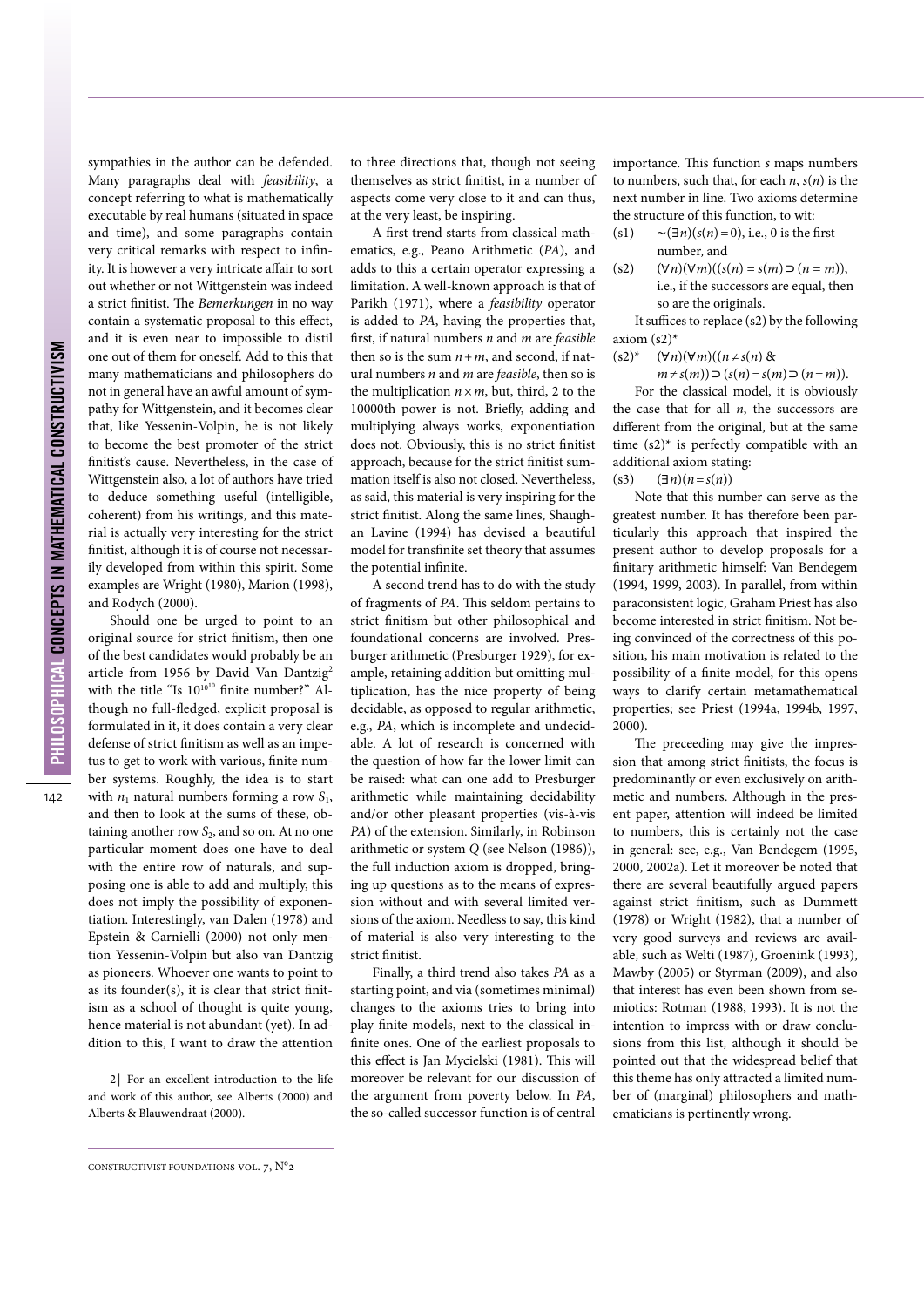#### **3. The argument from continuous counting**

This first argument against strict finitism is without doubt the most popular one. It runs as follows. It is totally senseless to claim that one can only count up to a certain number *n* and then suddenly stop. Put otherwise: if one can write down a number (sign) *n*, then one can also write down number (sign) *n*+ 1. This argument is analogous to the one saying that surely the universe must be infinite, for supposing that there is a border, what is to be found beyond that border? Admittedly, this is a very strong argument. Therefore my defense shall proceed in two steps. In a first step, I want to show that something must be wrong with this reasoning, without exactly pinpointing what. In a second step, I want to clarify what is the origin of the misunderstanding, thereby refuting the argument.

The first step of the counter-argument uses the Sorites paradox, already implicitly evoked in the previous section, when dealing with Yessenin-Volpin. Most philosophers are acquainted with the paradox as dealing with a heap, a beard, a bald man, etc. What it all boils down to is also familiar to most: we are dealing with *vague* predicates. Basically, this is the reasoning:

$$
\begin{array}{cc}\n\text{(P1)} & A(1) \\
\text{(P2)} & A(1) \\
\end{array}
$$

- (P2) (∀*n*)(*A*(*n*)⊃*A*(*n* + 1)) hence
- 
- (C) (∀*n*)*A*(*n*).

(P1) says that 1 has the property *A*, (P2) that if *n* has property *A*, then the next number in line also has it, and (C) says that all numbers are *A*. A classic example:  $A(n) \stackrel{\text{def}}{=}$  "the number *n* is small."<sup>3</sup> If (P1) and (P2) are acceptable – which on first sight seems to be the case – then (C) follows, or in other words, all numbers are. Which is obviously wrong. Ways to deal with the problem are also well known: (a) reject the reasoning, (b) reject (P1), or (c) reject (P2).

Strategy (a) is mostly avoided, for the argument in question is none other than mathematical induction (see the previous section). Few want to rob mathematics of one of its favorite reasoning schemes. Strategy (b), in its turn, is of little avail: one chooses property A in order to be able to start with the number 1. Put otherwise, the fact that there exist properties for which, no matter what, *A*(1) is the case, is enough. Strategy (c) remains. However, to reject (P2) has a peculiar consequence. In terms of models, it means that there is at least one model where (P2) is false, i.e., the negation that (P2) is the case, so:

∼(∀*n*)(*A*(*n*)⊃*A*(*n*+ 1)),

or, according to the rules of classical logic, (∃*n*)(*A*(*n*) & ∼*A*(*n*+ 1)).

This is a strange result, because we have hereby transformed the vague *A* to a *precise* one. And who would be prepared to claim that 1000 is small, whereas 1001 is not? Some solutions proposed, such as Sorensen (2006), are based on the idea of a "grey" area in between *A* and not-*A*. The details need not be discussed here, but usually solutions like these are considered hardly elegant. In the present context, however, I would like to present this as an advantage.

But let me first show the connection. Very simply: for property *A*(*n*), take "I can write down the number (sign) *n*." Let us carefully spell out the various steps of the reasoning involved:

(P1) I can write down the number 1. No comment.

(P2) If I can write down the number *n*, then I can also write down the number  $n + 1$ 

This claim also seems perfectly acceptable. I am even inclined to add to this: for anyone. Whether one is a Platonist, logicist, formalist, intuitionist, constructivist, strict finitist, ultra-intuitionist, or just a *working mathematician*, one has to agree that once  $n$  is available,  $n+1$  can be derived via a simple manipulation. Supposing no issue is made of mathematical induction, the conclusion then follows with absolute force, again: for anyone. But what does (C) state? (C) For any number *n* it is the case that

I can write down the number *n*.

In contrast, this claim seems unacceptable, and again, one is inclined to add: for all. Or is it? Perhaps room should be left to interpret (C) conditionally. When one is asked to write down any specific number *n*, then there are circumstances imaginable in which this is perfectly possible. If necessary, we devise a handy and economical notational system, such that, however finite our universe might be, one can write down the number in question anyhow. But to be clear, we are talking here of a physical activity: one is asked to write down the number *n*. That is, on a carrier substance. And using a particular notation. For anyone appealing to this "way out," I will confront them with this version:

- (P1) I can write down the number *n* on paper in the decimal system.
- (P2) If I can write down the number *n*  on paper in the decimal system, then I can also write down the number  $n+1$  on paper in the decimal system.
- (C) For each number *n* in the decimal system, it is the case that I can write down the number *n* on paper in the decimal system.

Of course, your average classical mathematician can reply that this precisely shows that there is no room in mathematics for properties such as "to write down the number *n* on paper in the decimal system." In all honesty, I have nothing against this. But what is the strict finitist's reaction to the reasoning just proposed? Whenever (s) he refuses to accept the conclusion (C), we find ourselves in a typical Sorites situation. One can discuss whether the transition from  $(P1)$  and  $(P2)$  to  $(C)$  is justified, but to doubt (P2) is surely the most interesting strategy. In order to avoid entering a situation in which to maintain that for a certain number *n*, we can write down *n*, but on the other hand are unable to write down  $n+1$ , one can make use of the "grey" area mentioned above. For a specific initial fragment of the naturals, one can hold that *A*(*n*) is the case, from a certain number onwards that  $A(n)$  is definitely not the case, and for the region in between those, that it is, e.g., indetermined whether *A*(*n*) is the case or not. A situation like this is easily understandable. One sees a mathematician at work on a piece of paper. Once the paper is full, (s)he takes another sheet, and then another and another. Upon the announcement that one has run out of paper, then the walls are still available, but that too must come to an end. One can try and write as small as possible, but again: there comes a moment when the available blank space is used up.

143

<sup>3 |</sup> This version, known as Wang's paradox, has been the object of a brilliant analysis in Dummett (1978).

http://www.univie.ac.at/constructivism/journal/7/2/141.vanbendegem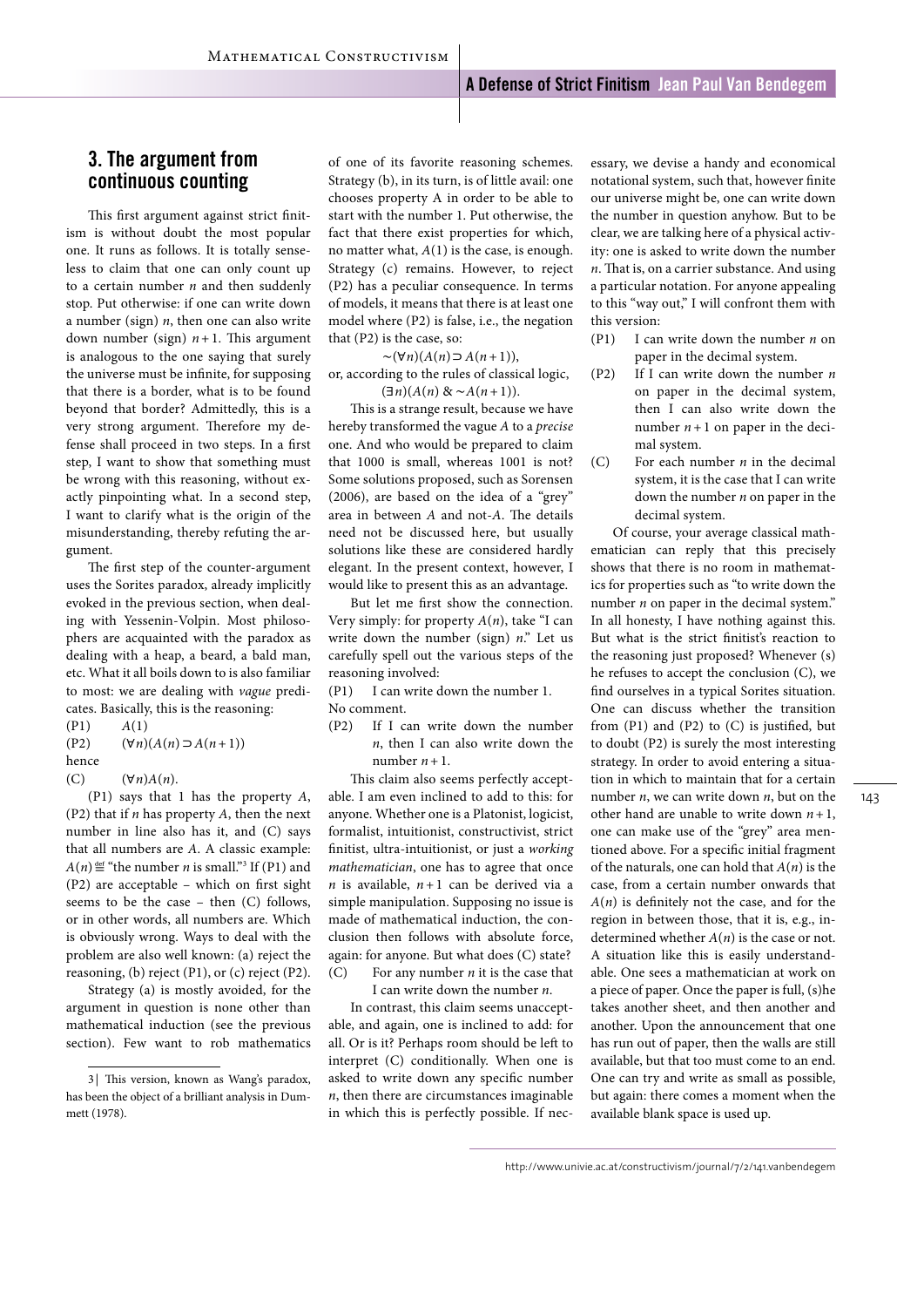A possible objection to this approach is that vagueness remains a problematic concept, and that thus, considering the fact that strict finitism is in need of vagueness, this is rather an argument against instead of for it. The answer to this objection is straightforward: the impact will be minimal. If statements about numbers in the grey zone are indetermined, then nothing much can be said about them in mathematical terms anyway. In other words: these numbers are not useful. I shall return to this point in the section about the argument from poverty. There arises another danger, however. In order to be able to speak about the above reasoning, I had to allow myself to write down expressions such as "from a certain number *n* onwards,  $A(n)$  is definitely not the case." But does this not sound terribly paradoxical? After all, we are talking here about the statement "I can write down the number *n*  on paper in the decimal system." How then, can I know *n*? If I do know *n*, then I need a description of *n* and that description can be written, which is contradictory. But if I do not know *n*, then how can I ever be able to make the statement that I am unable to write down *n* under certain conditions? This argument can be applied to the greatest number itself in particular.

#### **4. The argument from the greatest number itself**

The essence of this objection is that the closer the strict finitist gets to a precise characterization of the greatest number, say *L*, the easier it becomes for adversaries to imagine numbers that are greater than *L*, or to come up with questions about *L* that make it seem quite arbitrary. Classical examples of the latter are: Is *L* prime? If not, what or how many are its prime factors? Can *L* be divided by a specific number, say 3? Examples of the former are: Does *L*+1 exist? Does *L*²? Is *L* different from  $L+1$ ? Or, if all expressions of the  $L+n$  have a meaning, does one not obtain a potentially infinite number of names that can serve as number signs? And so on.

The key to dealing with objections like these, it seems to me, is given by wondering what are the presuppositions of one of the above questions, viz. "Is *L* different from  $L+1$ ?" One of these presuppositions is that I can rightfully speak of *L* and *L*+1. But surely that is the problem to start with! To the extent that one can speak about a number  $L+1$ , I should be able to make a representation of it, which immediately implies that *L* is no longer the greatest number. As a consequence, to reply to the above question by "I am sorry, but I cannot answer this question" is perfectly defensible. This might sound awfully silly, but consider the analogy with the matter of discrete vs continuous time. One who holds time to be discrete is unavoidably confronted with the question of what is to be found in between two subsequent moments in time. Here also, avoiding this question is legitimate because its presupposition is precisely that something *can* be found in between these two moments, which is not the case (or so is the claim). Note that few will object to the analogous question in the continuous case, viz. what moment in time immediately follows a given one. Here also, the evident answer will be that this question does not make sense, because such a moment is simply inexistent (out of the nature of the continuum). In essence, this is the same answer, although I admit that this is a pretty weak argument. To condone one's own mistakes (if they are mistakes, of course) by pointing to similar mistakes by others is indeed an intellectually not very satisfactory option. Nevertheless, with respect to the greatest number *L*, one can very well answer: it is that number about which no question whatsoever can be answered. Strictly speaking, I am thus even prohibited from claiming that *L* actually is the greatest number, unless by using the phrase "the number about which no question whatsoever can be answered" as a definition.<sup>4</sup> This has a very interesting consequence, for I

shall *not* consider *L* as the greatest number because I can write down *L –* 1 as opposed to *L*. So the objection is disarmed. A legitimate question remains: what can one do with *L*, mathematically speaking? I shall return to this point below.

Is that it? Unfortunately not, because the critic can still remark that, although it might be wrong to demand an answer to the question "Is  $L$  different from  $L + 1$ ?," the fact remains that two different expression *L*  and *L*+1 have been used to formulate the question. These two expressions are very well determined: one consists of a capital letter *L*, the other of that same capital letter *L* followed by a "+" sign, followed by a 1. So the question about the expressions can be answered, and the answer has to be: yes, we are confronted here with two different expressions, one consisting of one sign, the other of three. No strict finitist will claim that one and three are actually the same. But is this not destructive for the strict finitist? For the question above can be reiterated: "If all expressions of the form *L*+*n*  have a meaning, do we not in this way obtain a potentially infinite amount of names that can serve as number signs?" The answer, again, will have to be "yes." Which is problematic.

## **5. The argument from object and language**

In order to be in a position to answer the above problem without bringing the potentially infinite in again through the back door, it is necessary to clarify the relation between the objects we talk about, number signs for instance, and our actual talk about them. The latter comprises the production of mathematical proofs about a certain domain. This relation is not at all straightforward. Typical objections directed at the strict finitist are the following.

A. Suppose you have a domain consisting of numbers from 1 to 100. When written down in the decimal system, we need 9 signs for the first 9 digits, then 90 times 2 signs, and 3 signs for the last number in line, which adds up to 192 signs in total.

Constructivist Foundations vol. 7, N°2

<sup>4</sup> | It has been pointed out to me, among others by Leon Horsten and Diderik Batens, that there is something paradoxical about this statement (so perhaps Graham Priest would like this). The paradox is this: can you answer the question "Is *L* a number?" Given the definition, I would be forced to answer "yes," but then there is at least one question one can ask about *L* and answer. If, nevertheless, I insist that the answer must be negative, then I cannot even claim that *L* is a number, and that is an extremely weak position. This prob-

lem has also motivated the idea of a "dummy" largest number, presented further on.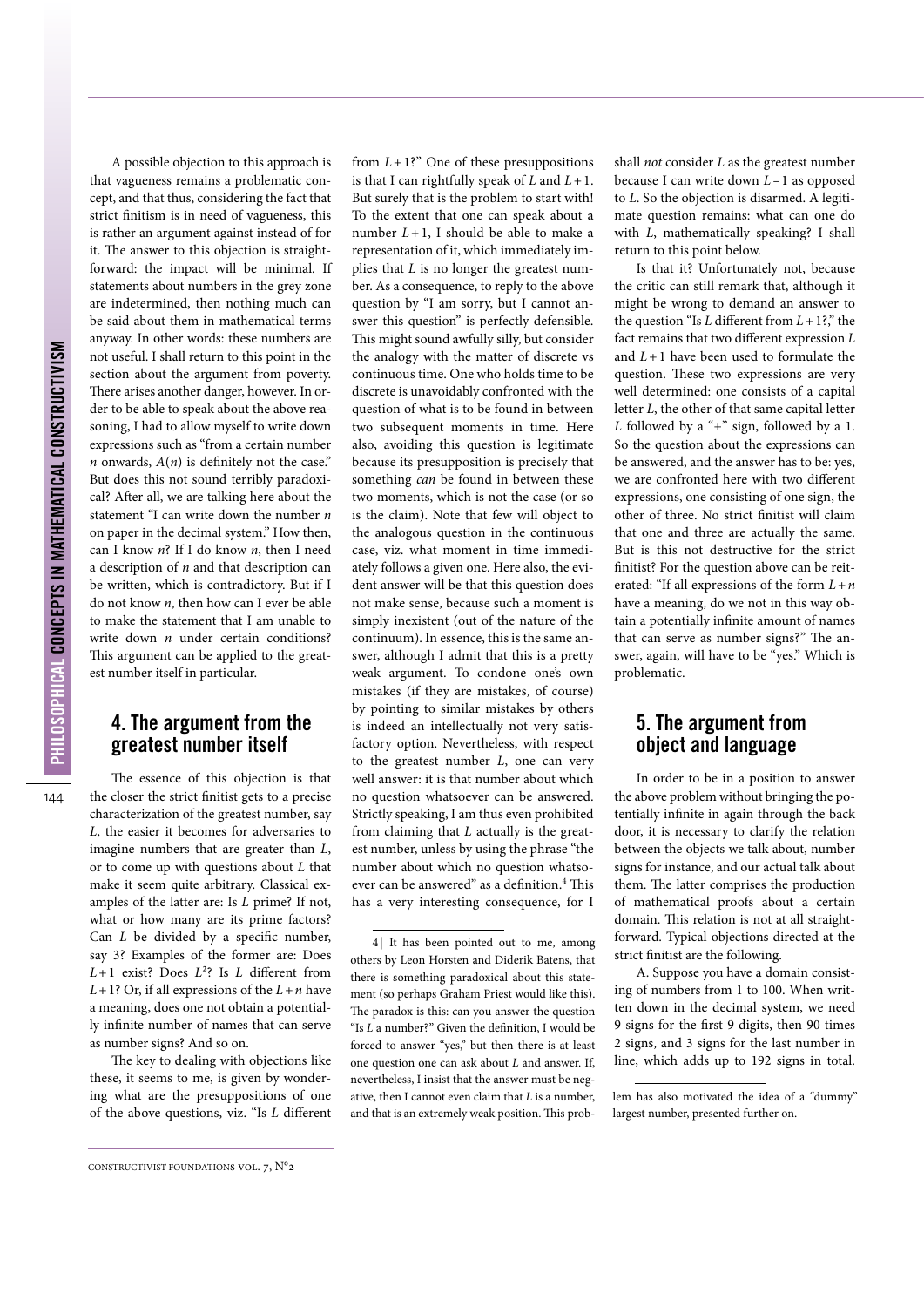Suppose I want to write down all these numerals, only having 100 numbers at my disposal, how will I ever be able to count them (which I will need to do to keep track)? Let us not even discuss the possible sums of these numbers for, even if I only wanted to write down all these sums of the form *n*+*m*, then I would have 100 times 100, altogether 10,000 possibilities. That means that I cannot even write down all these sums, let alone count them afterwards.

B. Suppose you have a domain consisting of numbers from 1 to 100. Suppose you have a language in which expressions dealing with these numbers can be written down. Suppose that such expressions can take the form of a system of axioms and inference rules, so that one can speak of proofs in that language. Is it then not completely arbitrary to claim that proofs are limited in length, namely not exceeding 100 signs? For should the opposite be the case, then it suffices to take the number of signs used as a measure for a greater number. Allowing the latter, the argument can be repeated until the potentially infinite is brought in.

For the time being, I will pass around the problem of finite proofs that, *qua text*, are perfectly acceptable for the strict finitist but nevertheless deal with infinite domains. That problem will be (briefly) touched upon in the next section.

A first and crucial observation, also of importance for what follows in the next section, is that to work with all numbers up to the greatest one is an impossible affair. As the greatest number itself is indeterminate, there is no sense in making statements about *all* numbers. A universal quantifier such as "For all *n* up to *L*" must be meaningless, for, to briefly recapitulate, from the moment we make a representation of all numbers up to *L*, *L* ceases to be the greatest number.

A supportive argument for this is given by considering this case at scale. Imagine a world with *N* objects, where people in this world are asked to count objects by associating each object with another as its label. It is straightforward in this world: people using this particular, elementary counting act will only be able to count half of the objects present. In other words, what is being shown here is that there need not be a

contradiction between claiming that, one the one hand, the world is finite and, on the other, no man or woman is able to count all objects. *Finitism does not imply countability.* As a consequence, to create a workable situation, one has to look at a fragment of the whole. Or, we determinate an *arbitrary* upper limit by choosing a number *L* as the greatest number, this number being a *fictitious* one. Perhaps it is better to speak of a *dummy* as the greatest number. From this moment, *L* is a number about which statements can be made, e.g., asking what could be  $L+1$ , and so. One could put it this way: by determining *L*, one establishes a budget, within the margins of which not just all activities involving operations on numbers have to be accounted for, but also all reasoning about these operations, particularly theory building about the domain in question. The whole of this should be seen as limited in extent. Let me give a very simple example to illustrate this point.

Suppose you have at your disposal a budget *B* and you are able to identify a specific amount of numbers, say up to *N*. Let us, for the sake of argument, assume that to label each number, one sign is sufficient. Then, *N* elements of the budget have been used, and what remains, i.e., *B*–*N*, can be used to talk about these *N* numbers. Let us limit ourselves to sums of two numbers,  $n+m$ . If one wants to write down all possible sums, then *N*² signs are needed to this effect. If one wants to write down all equalities, i.e., expressions of the form  $n + m = k + l$ , then  $N^4$  signs are needed, and so on. If one wants to write down even more complex expressions, e.g., of the form  $((n+m)+k)+l$ , then this will increasingly burden the budget. In general, the cost of theoretical reflection is considerably higher than the mere representation of the entities involved (as one might expect). On the other hand, one is perhaps not often invited or urged to this kind of undertaking. Who on earth would want to write down all expressions of the form  $n + m$ ?<sup>5</sup>

5 | Undertakings like these are not usually associated with mathematics, but rather with the *Guinness Book of World Records*. E.g., in 1998, Les Stewart from Australia, after 16 years, finished his task of typing all numbers from one to one million in words, resulting in a book of 19,890 pages.

Besides, in mathematics we have at our disposal a very economical way of dealing with signs, also applied above, i.e., the use of variables. It is crucial to see that with the expression *n*+*m*, *not* all concrete expressions or instantiations of that form have been written down. When looked at this way, the first thing that should be determined is the theoretical budget. In function of this, it can then be calculated what the "dummy" greatest, workable number is. Which implies that all arguments of the form "The greatest number should be equal to the amount of elementary particles in the universe" or "The greatest number is a function of Planck time and length" can be dismissed right away because they totally disregard the contribution of theoretical considerations. I have not listed this argument separately because the objections against it are so straightforward that it did not seem worth it. When only considering the question of whether all subsets of elementary particles exist, and if so, what numbers could possibly correspond with them, it becomes clear that something is not right.

From this perspective, it is peculiar and highly relevant to observe that most of mathematical literature rarely makes use of concrete number signs of a specific number system. To give but one example, in the first chapter of Baker (1984), a famous, concise introduction to number theory, the following *specific* numbers appear (in a mathematical context): 1, 2, 3, 4, 5, 7, 11, 12, 16, 32, 35, 40, 41, 55, 77, 95, 187, 432, 641, 13395, 44497.

There is an obvious reason behind the remarkable jump from 641 to two clearly larger numbers. Namely, the latter two are related to Mersenne primes – numbers of the form  $2^n - 1$ , with *n* prime – appearing in a statement about the then greatest *concrete* Mersenne number known, i.e., the 27th in line, where the smaller number refers to the number of digits and the larger number to the prime exponent. I'll get back to this. In the same chapter, however, it is also shown that there are infinitely many prime numbers. This is made possible via the subtle use of expressions such as "1, 2, …, *n*." Though it may seem that the complete row from 1 to *n* is represented here, this is actually not the case, that is, except for the mathematician who has no problem with the infinite, for

http://www.univie.ac.at/constructivism/journal/7/2/141.vanbendegem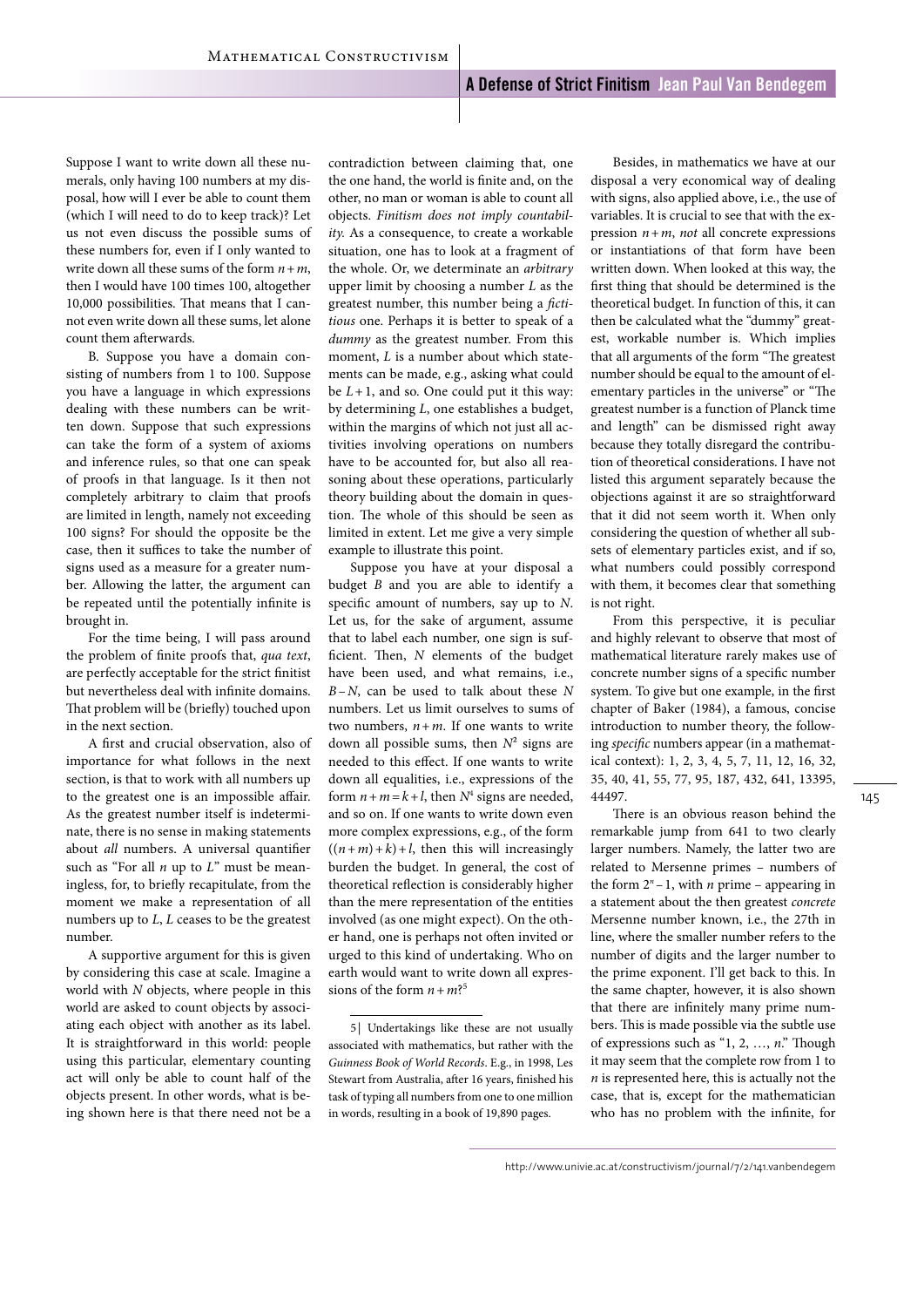whom such a problem is but a meaningless detail since *in principle* such an enumeration is always possible. For the strict finitist, the hidden subtleties are the witnesses of a mathematical practice suggesting that there are no limits to the budgets.

It may be remarked that a curious game is being played here. I am working with a finite budget, but what I have just done is to present a number of reflections about that budget. Does this not require an even bigger budget? In other words: does this kind of approach not imply the need, given any budget, for an even bigger budget? Which again brings in the potentially infinite. The answer is simple: these costs at the meta-level should also be taken into account when drafting the original budget.

There is, however, another consequence that needs to be addressed. Let me illustrate it with a concrete example. Suppose you have chosen a "dummy" greatest number *L* and you wish to examine a mathematical proposition, e.g., Goldbach's conjecture, or the claim that each even number larger than 2 is the sum of two primes. There is no reason whatsoever to assume that your budget will allow you to check individually whether all even numbers smaller than or equal to *L* can indeed be written as the sum of two primes. This can be generalized to other, similar cases. It is certainly not the case that, for the strict finitist, mathematical activity, primarily consisting of the search for and formulation of proofs, is a pointless and superfluous affair just because one can always reduce such a proof to a finite number of cases that can be checked one by one. Most certainly not! For the strict finitist, too, mathematical proof has a crucial role to play. On the contrary, for him or her the "economical" aspect will be extremely important. Think about the question of how to calculate the sum of the first *n* natural numbers, viz.  $1+2+3+\ldots+n$  (yes, I am now myself using the mysterious three dots). The rudimentary way of doing this is to perform *n*–1 sums. Assuming the execution of one such sum has a price *K*, this costs (*n*–1)∙*K*. However, if we can use the formula  $n·(n+1)/2$ , and assuming that multiplication and division cost the same as a single sum, then the total cost is but 3*K* (one sum of *n* and 1, one multiplication of  $n$  and  $n+1$  and one division of *n*⋅(*n*+1) by 2, neglecting the cost of showing that both expressions introduced above are equivalent. Note that the total cost now has become independent of *n* itself!<sup>6</sup>

This establishes a smooth transition to the last argument against strict finitism to be dealt with in this paper, viz. the argument that a strictly finite mathematics is not worthwhile because of the loss of virtually all interesting mathematical theorems.

## **6. The argument from poverty**

It can hardly be the intention to show, in this section, how mathematics can be recast in strict finitist terms. This is a huge task, and moreover a technically very intricate one. What I would like to present instead is a rather simple example that might have the status of *exemplar*. Put otherwise, anyone convinced by the following argument should have no reason to believe that this approach might not work for the whole of mathematics. There is only a minimum of formal background needed. Take three propositions about variables *x*, *y*, *z* and a relation *R* specified for a domain of objects, for example the natural numbers. *R* can be interpreted as "follows" (in the sense of the successor function), so *xRy* means "after *x* comes *y*."

- 
- (a) (∀*x*)∼ *xRx* (b) (∀*x*)(∃*y*)*xRy*

(c) (∀*x*)(∀*y*)(∀*z*)((*xRy*&*yRz*)⊃*xRz*).

Following the interpretation given, these propositions, in words, say:

- (a) No object succeeds itself (or *R* is irreflexive).
- (b) For each object, there is another object succeeding it.
- (c) If *y* succeeds *x* and *z* succeeds *y*, then *z* succeeds *x* (or *R* is transitive).

Informally speaking, it is easy to see that a finite set of objects can never meet conditions (a), (b), and (c) at the same time. Assume, for simplicity's sake, that there are but two objects, *a* and *b*. Consider statement (b). Both for *a* and for *b* an element has to exist that succeeds them. Take *a*. Can *a* succeed itself? No, that much is prohibited by (a). So *aRb* must be the case. But what about *b*? *bRb* is impossible, again because of (a), so all that remains is *bRa*. However, from *aRb*  and (c) it follows that *bRb*, which is impossible. Summarizing, for each object there has to be a next object different from any previous object, in other words, you are in need of an infinite amount of elements. How can a strict finitist deal with this situation? That is the challenge. One thing stands out: whatever the budget available, (a), (b), and (c) are expressible, so the question of what are the corresponding models is perfectly legitimate. There is no escape there.

The way out is rather that, for a strict finitist, it is acceptable to ask the question as to how the universal quantifier be read, that is, what is the meaning of "∀" in expressions such as (a), (b), and (c)? Let us stick with the example of the two objects. A possible proposal could be to read the three statements in question as follows (the influence of Mycielski is clear here):

- (a)\*  $(\forall x)((((x = a) \lor (x = b))) \supset \sim xRx)$ <br>(b)\*  $(\forall x)(\exists \gamma)((((x = a) \lor (x = b)))$  &
- $(\forall x)(\exists y)((((x = a) \vee (x = b)) \&$  $((y=a) ∨ (y=b))) ⊇ xRy)$
- (c)<sup>\*</sup>  $(∀x)(∀y)(∀z)((((x=a) ∨ (x=b)) &$  $((y = a) \vee (y = b)) \& ((z = a) \vee (z = b)))$ ⊃((*xRy* & *yRz*)⊃*xRz*)).

Let us not set out the general procedure, but focus on (a)\*. What has been added? Part of the expression " $((x=a) \vee (x=b)) \supset$ ." Which just means that what immediately follows is limited to both elements *a* and *b*, or we relate the statement (a) to a domain with two *labelled* elements. In (b)\* exactly the same happens, but as we have now two variables, *x* and *y*, both have to be related to *a* and *b*. Ditto for (c)\* where this has to happen for *x* and *y* as well as *z*. One might think that this is a pretty trivial strategy, but nothing is further from the truth. In the expressions (a)\*, (b)\*, and (c)\*, *a* and *b* are explicity mentioned, but that does not have to preclude that in the domain itself further elements are present, not mentioned in the propositions themselves. Now suppose the domain consists of three elements *a*, *b*, and *c*. The third element is thus not explicitly mentioned in the statements. For (a)\* and

Constructivist Foundations vol. 7, N°2

<sup>6</sup> | I fully realize that an important aside is in order. One can remark that this independence is presupposed, as the cost for a sum is considered as constant, regardless of the size of terms to be added. The point is, of course, that in the first calculation, *n* is a factor next to the cost *K* (which itself can be independent from *n*), and that in the second calculation, *n* has disappeared.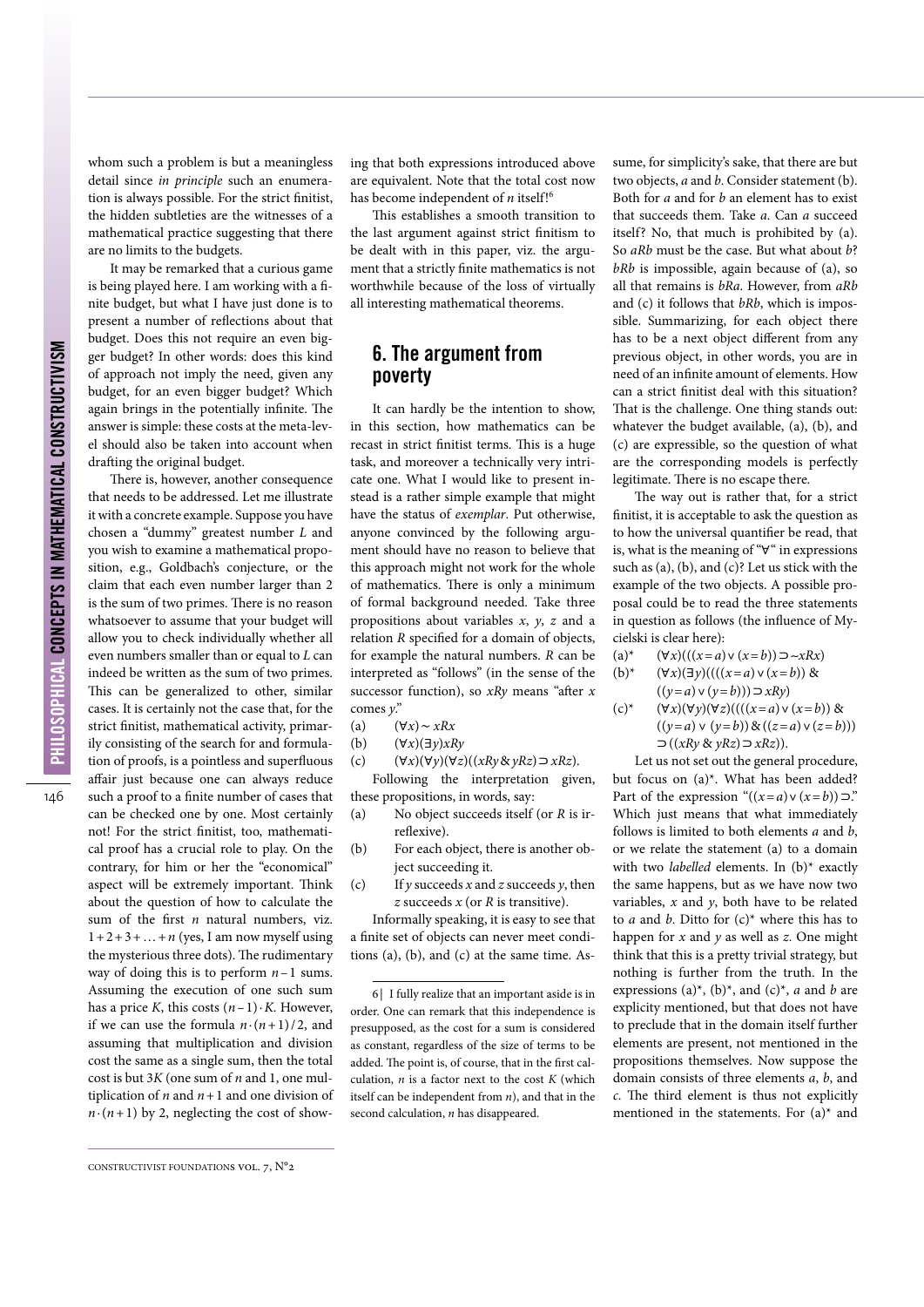

#### **Jean Paul Van Bendegem**

is professor at the Vrije Universiteit Brussel and guest professor at Ghent University. He specializes in logic and philosophy of mathematics. He is also director of the Centre for Logic and Philosophy of Science and editor-in-chief of the logic journal *Logique et Analyse*  $\{$ 

 $(c)^*$  this poses no problems, only  $(b)^*$  merits our attention. If we take *a* for *x* then  $(b)^*$  is okay if we take *b* for *y*. But what if we take *b*  for  $x$ ? Then  $(b)$ <sup>\*</sup> is turned into the following expression:

$$
(\exists y) (((b = a) \vee (b = b)) \& (y = a) \vee (y = b))
$$
  
\n
$$
\supset bRy)
$$

As a small aside, as *b*=*b* is certainly acceptable and therefore also  $(b = a) \vee (b = b)$ , this can be easily omitted, so the expression becomes:

#### (∃*y*)(((*y*=*a*)˅(*y*=*b*))⊃*bRy*)

What shall we choose for *y*? *a* is no candidate, and neither is *b*, because of the previous argumentation. The only possibility left is to take the (or an) unnamed object *c*. This makes the statement trivially true, for if *y* stands for *c*, then neither  $y = a$ , nor  $y = b$  is the case, so the implication is always true.

There is an alternative way to understand this procedure (and by explaining this, I clarify the connection with the work of Graham Priest). Start out with an infinite model with elements *a*, *b*, *c*, *d*, *e*, … and divide this model into a finite number of parts. An initial part is retained, so we allow *a* to be *a*, and *b* to be *b*, but all that follows is squeezed into one element. Doing this, one obtains a finite number of parts that let themselves be – informally – described as *a*, *b*, and "the rest," for which we write *c*. By the fact that *a* and *b* are still sharply delimited, statements can be made about these elements that perfectly coincide with classical ones. And from the moment one ends up in "the rest" of the elements, it does not matter what is being said, which has the very pleasant consequence that it cannot possibly contradict what is expressible in precise terms.

There is, however, more. Let us return to the original formulations (a), (b), and (c). It is easily seen that claim (d) can be shown (provided classical predicate logic can be used):

(d) (∀*x*)(∀*y*)(*xRy*⊃ ∼*yRx*)

The proof could look as follows: suppose that *xRy* is the case, and so is *yRx*, then because of transitivity from (c) it is the case that *xRx*, which is, however, contradicted by (a). *QED*

Let us now rewrite this little proof, replacing the original claims by their starred variants. One shall see that mostly it only requires the addition of " $(x=a) \vee (x=b)$ <sup>"</sup> or  $(y=a) \vee (y=b) \supset$ " in the appropriate place, nothing more. When dropping these extra passages, the classical proof appears. A nice graphical way to express what is going on here is to work with a main and margin text. The margin then contains the restrictions, while the main text only holds the claims without the restrictions. Forgetting the margin text, one only considers the classical proof in the main text, *as if* the proofs were dealing with infinite domains. I would describe this as the "book keeper's model." Although it seems that what is put in the margin is not very important from a classical point of view, once the available means are restricted, it has to be taken into account. If one forgets the margin altogether, then one runs a considerable risk of assuming that one's means are indeed infinite. This, however, should be considered a fiction in mathematics, too. This opens up a quite interesting perspective: are there relations between strict finitism and a new development in the philosophy of mathematics, where mathematical entities are considered to be fictions; see Leng (2010) for a fervent defense of this position.

For strict finitism, the immediately above is of central importance. Here is an alternative formulation: apparently there are mathematical proofs that allow the application of the book keeper's model. This means that, in the main text, there is no mention of limits and borders, or in other words, the main text can be considered as *budget independent*. This is exactly what makes mathematical activity so interesting for the strict finitist. To him or her, too, a proof independent of any budget will be much richer than one that is not and where, e.g., the "dummy" greatest number comes into play (just because it is a dummy, it is not worth much). So, to be clear, the strict finitist will, as actively as the classical mathematician, search for the most interesting and richest type of proof. So much for the alleged poverty!

To give an additional, mathematically interesting example, let us look at a proof showing that the number of primes is infinite. In essence, this proof is very simple. Assume that the number of primes is finite, i.e.,  $p_1$ ,  $p_2$ , ...,  $p_n$ . Define the number  $P=p_1 \cdot p_2$ . … $p_n+1$  and show that this number has prime factors, including *P* itself, that must differ from all  $p_i$ . The question, from a strict finitist point of view, is whether *P*  can always be constructed. Since any budget is finite, there will indeed come a moment when *P* can no longer be calculated, and in this sense there is a greatest prime number. But take a closer look at the proof. In its margin, the budgetary constraints will appear, while the main text is nothing but the classical proof just introduced. This also means that, should a larger budget be available, the main text would not undergo any changes because it is independent of a

http://www.univie.ac.at/constructivism/journal/7/2/141.vanbendegem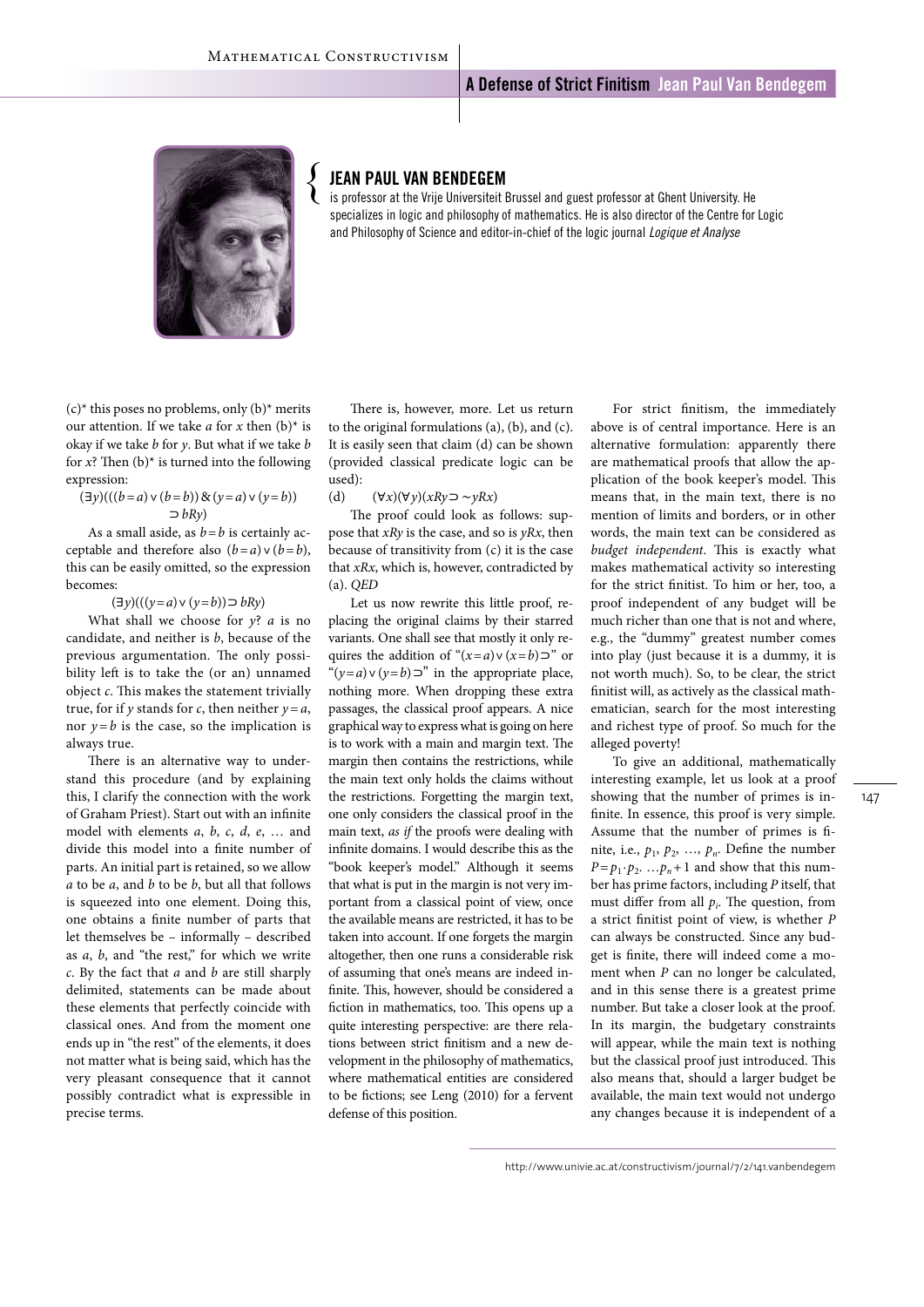budget.<sup>7</sup> Whoever is so sloppy as to forget about the margin text can thus be deceived into believing that indeed there are an infinite amount of primes. At the same time, it is perfectly sound to hold that the classical proofs can be retained, even within the frame of strict finitism. I hope the above shows that strict finitism, in practice, does not need to be a trivial affair.

Of course, I do realize that even a reader sympathetic towards this approach will still have many questions that cannot possibly be answered in this paper. For example: (a) How does one deal with the real and transcendental numbers, such as π in particular?  $\pi$  can be defined, e.g., as the sum of particular infinite series, but how does one capture that in the book keeper's model? (b) What about the possibility of analysis? What are differentials and integrals like? How does one define continuity? (c) Is transfinite number theory possible at all, or should this part of mathematics disappear? To be fair, some of these questions have already received a lot of study, and partial answers have been given (see the first section). Some of these have, moreover, revealed unexpected connections. In Van Bendegem (2002b), for example, I initiated a strict finitist approach to infinitesimals, thereby putting at stake the property of compactness, which has opened up a very interesting discussion. And this, it should be said, is already an achievement in itself, even if the position, in the end, might appear to be untenable.

148

## **7. Conclusion**

In this paper, I have concentrated on a defense of strict finitism. In the second section, I have tried to show that a considerable number of researchers have, either directly or indirectly, been involved with this subject, and in the sections following it, that possible answers to the most famous

and common counter arguments are available. Summarizing these, I would use the word "naive." Which means that, as a strict finitist, one often has to conclude that socalled critical remarks have not been correctly formulated, cutting short any discussion about the substance of the matter. This could also be observed in the course of the present paper. Nevertheless, especially towards the end, I hope to have been able to show in a positive way that the undertaking has indeed a chance of success. The philosophical benefits of a plausible strict finitism would, moreover, be considerable, I think. To end, I give a few examples. (a) The discussion about the mysterious applicability of mathematics can be handled in a radically different way. In a slogan: finite world, finite mathematics, end of problem. (b) As infinity has been the main reason for its collapse, the project of nominalizing physics by Field (1980) could be reassessed. (c) To the extent that the book keeper's model can be extended, there are also opportunities to enhance our understanding of mathematical practice. On the one hand, one accepts the theorem that there are infinitely many primes, while at the same time there is an impressive quest to find the (next) greatest one. Both seem to be in conflict but are not. From the viewpoint of strict finitism, both undertakings make perfect sense.

## **Acknowledgement**

This paper, in a slightly modified form, was first published in the peer-reviewed Dutch journal *Algemeen Nederlands Tijdschrift voor Wijsbegeerte* (Van Bendegem 2010). I wish to thank the publishers for their permission to present an English translation here, which has been modified in several places to take into account the remarks of the commentators, which were also included in the journal as was a final response by myself. In addition, I wish most profoundly to thank Bart Van Kerkhove for his unconditional willingness to do the actual translation. My sole task was to make some cosmetics here and there.

#### **References**

- **Alberts G. (2000)** Twee geesten van de wiskunde: Biografie van David van Dantzig. CWI, Amsterdam.
- **Alberts G. & Blauwendraat H. (eds.)** (2000) Uitbeelden in de wiskunde. CWI, Amsterdam.
- **Baker A. (1984)** A concise introduction to the theory of numbers. Cambridge University Press, Cambridge.
- **Dummett M. (1978)** Wang's paradox. In: Dummett M., Truth and other enigmas. Duckworth, London: 248–268.
- **Epstein R. L. & Carnielli W. A. (2000)** Computability. Computable functions, logic, and the foundations of mathematics with computability: A timeline. Second Edition. Wadsworth, London.
- **Gödel K. (1971)** On formally undecidable propositions of Principia mathematica and related systems I. In: van Heijenoort J. (ed.) From Frege to Gödel. Harvard University Press, Cambridge, MA: 592–617. Originally published in German in 1931.
- **Field H. (1980)** Science without numbers: A defence of nominalism. Princeton University Press, Princeton.
- **Groenink A. (1993)** Uism and short sighted models. Ph.D. Thesis, University of Utrecht.
- **Isles D. (1992)** What evidence is there that 2^65536 is a natural number? Notre Dame Journal of Formal Logic 33: 465–480.
- **Isles D. (1994)** A finite analog to the Löwenheim–Skolem theorem. Studia Logica 53: 503–532.
- **Lavine S. (1994)** Understanding the infinite. Harvard University Press, Cambridge, MA.
- **Leng M. (2010)** Mathematics and reality. Oxford University Press, Oxford.
- **Marion M. (1998)** Wittgenstein, finitism, and the foundations of mathematics. Clarendon Press, Oxford.
- **Mawby J. (2005)** Strict finitism as a foundation of mathematics. Ph.D. Thesis, Glasgow University.
- **Mycielski J. (1981)** Analysis without actual infinity. Journal of Symbolic Logic 4: 625–633.
- **Nelson E. (1986)** Predicative arithmetic. Princeton University Press, Princeton.
- **Parikh R. (1971)** Existence and feasibility in arithmetic. Journal of Symbolic Logic 36: 494–508.
- **Presburger M. (1929)** Über die Vollständigkeit eines gewissen Systems der Arithmetik ganzer Zahlen, in welchem die Addition

<sup>7</sup> | Note that one has to be very careful not to introduce the potential infinite through ever larger budgets. Then again, the advantage of budgets is that one is more likely to accept that there is an ultimate, finite budget rather than the fact that there is only a finite number of numbers.

Constructivist Foundations vol. 7, N°2